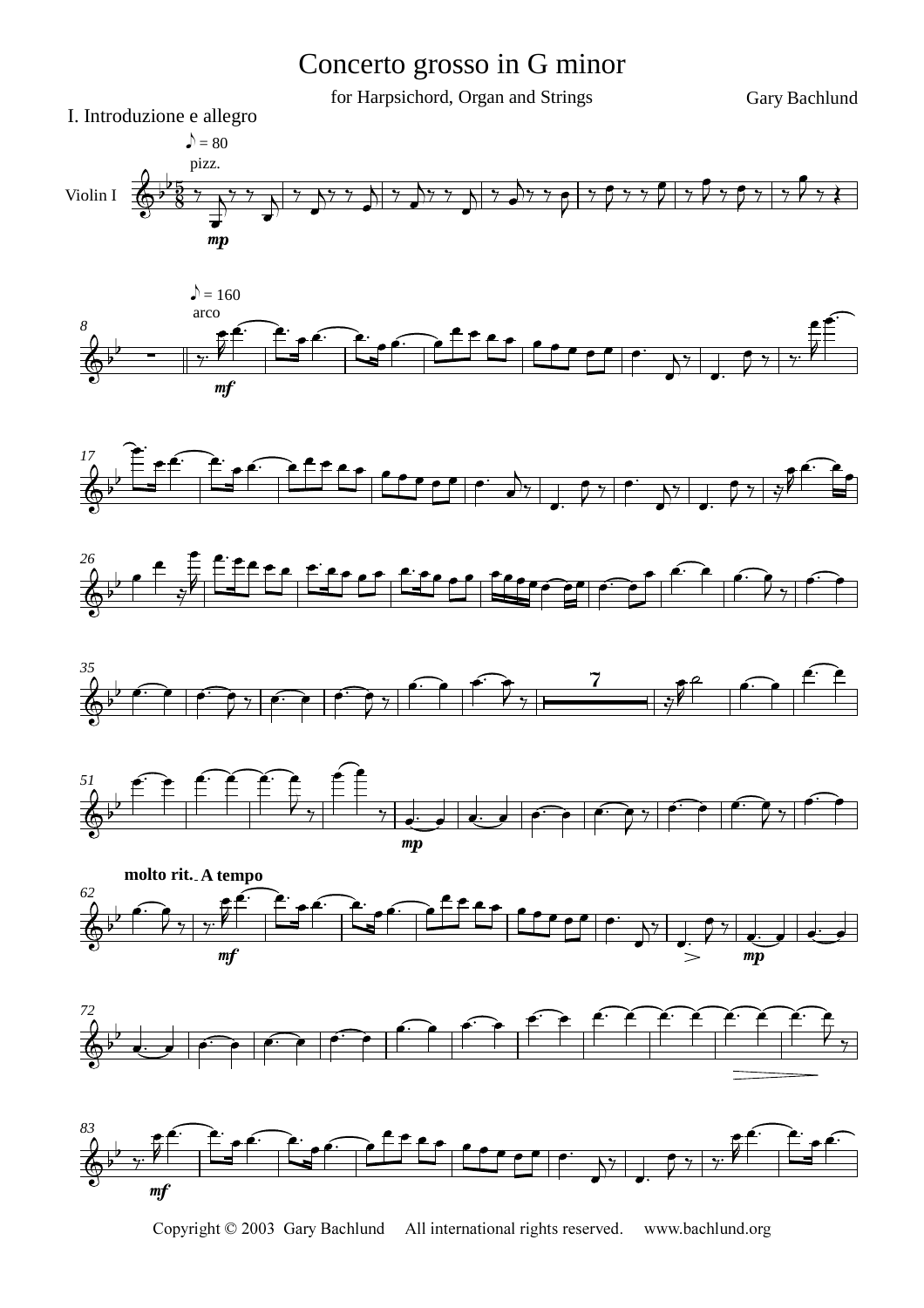

II. Quasi improviso e cantabile













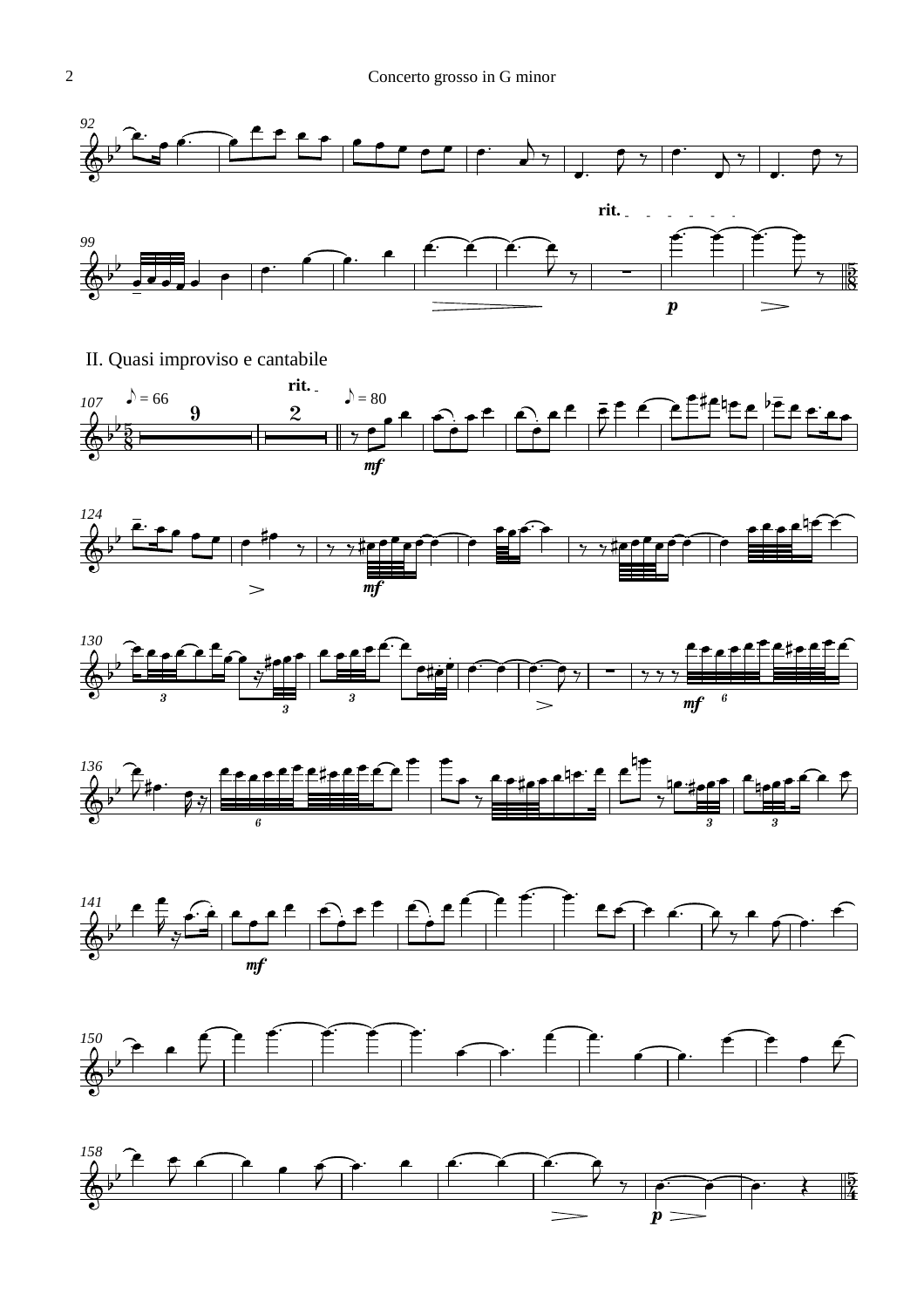













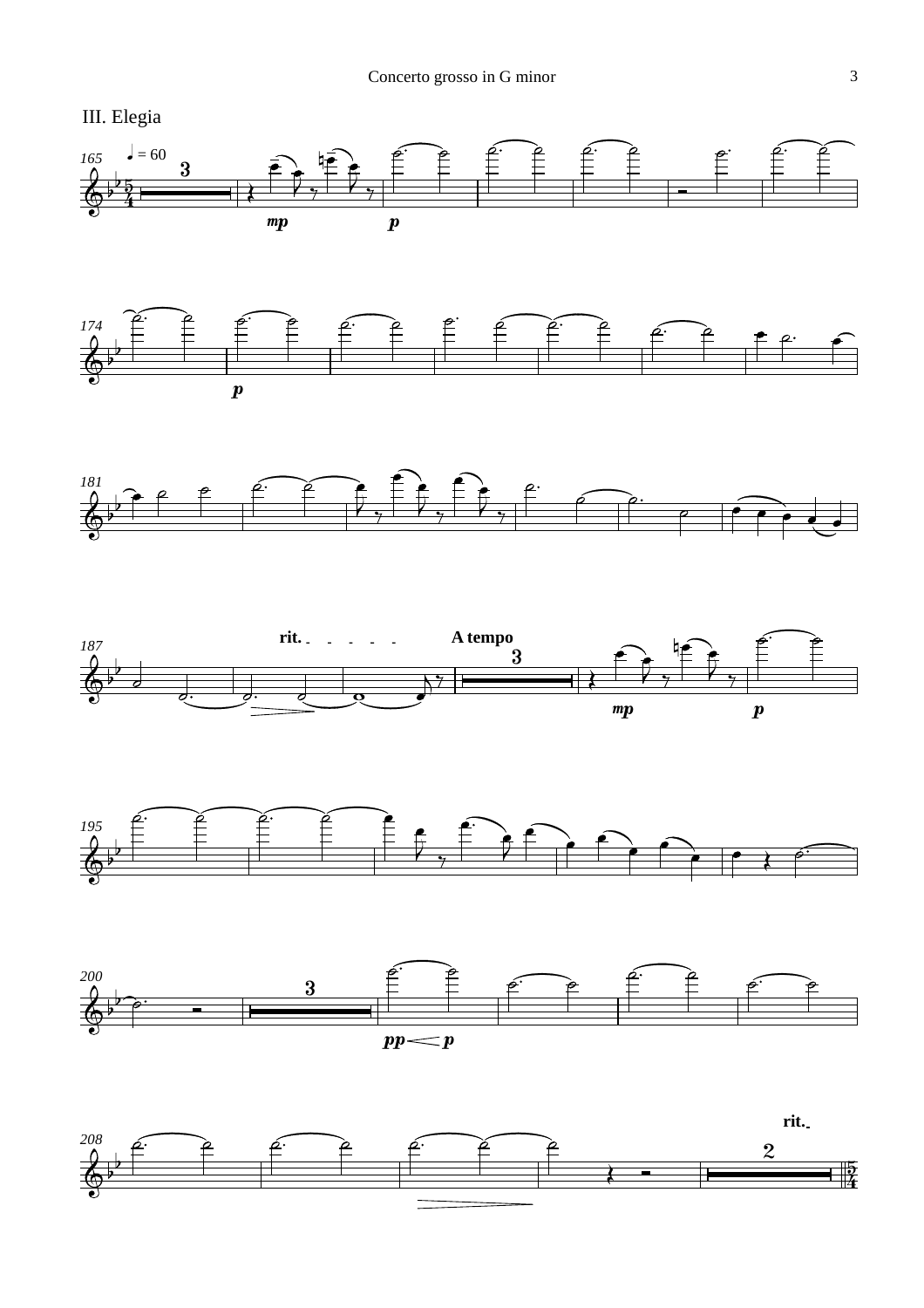